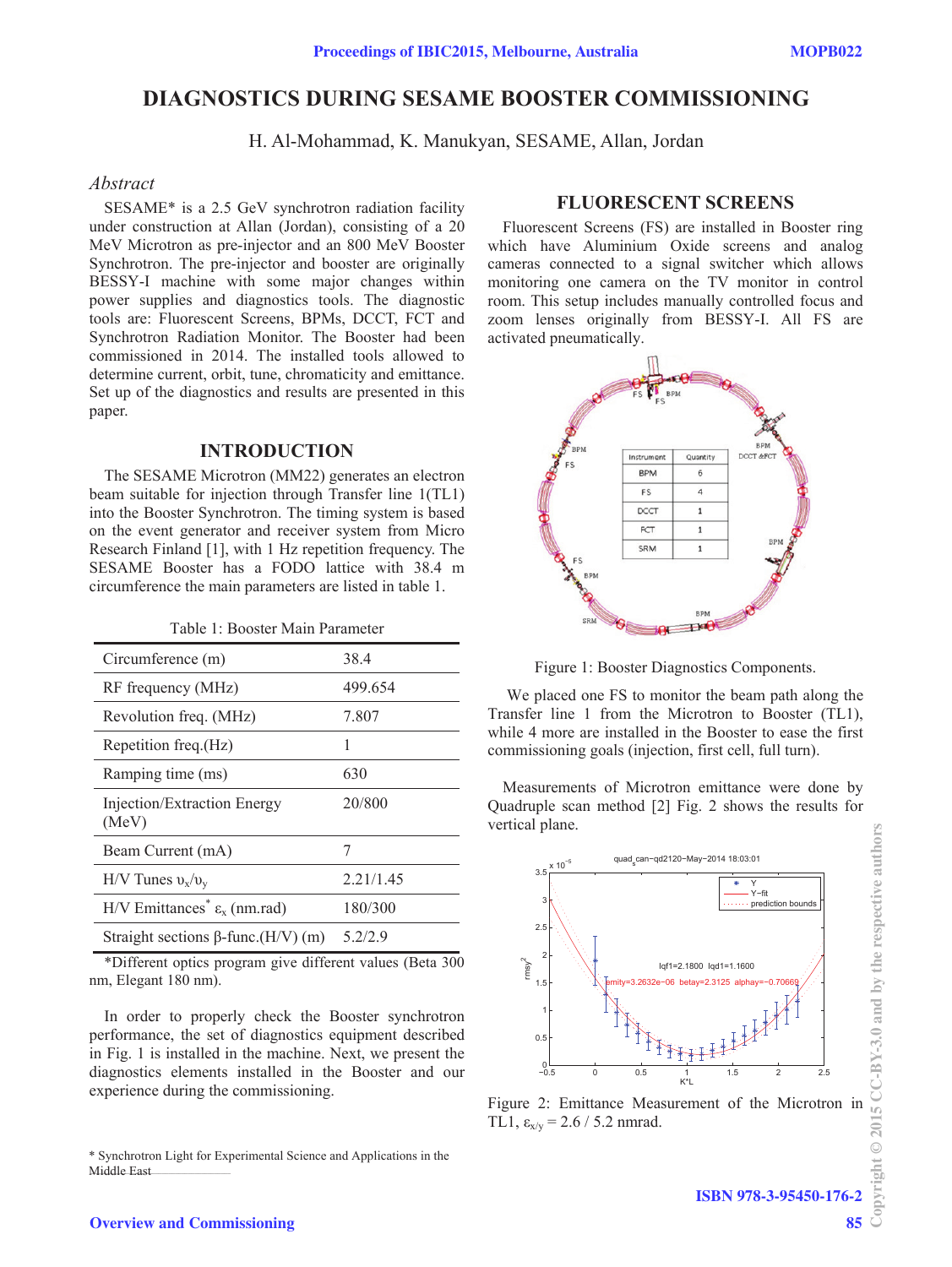### **BPM SYSTEM**

There are 6 beam position monitor (BPM) in Booster ring, 4 of them are strip line and the others are button type. One BPM block can also be used as a shaker (beam exciter) for tune measurement purpose. The length of the stripes is 15 cm designed for 500 MHz and its odd harmonics. The Booster BPM block diameter is relatively large (150 mm) compared to the beam displacement, and the electrode locations in horizontal and vertical planes are symmetric at 45° with a calibration factor  $K_x$ ,  $K_y$ 28.82 and 28.94 respectively, the calculation is done by Matlab code based on analytical calculations from ALBA [3].

All BPMs are connected to Libera Electron [4] to analyse and calculate the position and detailed machine study. Calibrated and phase matched coaxial cable LMR 198 with variety of length (16 m-35 m) are used depending on the location. All Libera's are controlled via wired LAN and receive a trigger and machine clock from Libera clock splitter which is connected and synchronized to the timing system.

EPICS driver is used for Libera Electron; through it all of Libera modes can be used. Basic modes, which are: first turn, demand mode (Turn by Turn) with AGC and DSC off, zero attenuation and fixed switching mode (3), by using this mode we can measure the betatron tune during ramping.

# **FCT AND DCCT**

In Transfer line 1 (TL1) a fast current transformer (FCT) is installed which is a commercial one (Bergoz [5]) which has a sensitivity of 1.25 V/A, The FCT is installed after the FS, it has a ceramic break with a bypass shield, the FCT is directly connected to an oscilloscope (Agilent X2014A) by coaxial cable (LMR200). Figure 3 shows the output pulse of the Microtron via FCT.

The same type of current transformer is used in the Booster (Bergoz) but with different sensitivity 2.5 V/A, furthermore a DCCT with its electronics from the same



Figure 3: TL1 FCT output (blue), Booster FCT (multiturn) output (pink) and Kicker Pulse (green).

manufacturer (Bergoz). The vacuum chamber is interrupted by a thin isolation gasket and both FCT and DCCT are located beside each other in the same cell and share the bypass shield. The shield was designed inhouse; it consist of two cylindrical half's of low carbon steel. Figure 4 shows the design of the shield and the already installed DCCT in the Booster.

The most precise Booster current measure is done with the DCCT which has 5 uA/sqrt(Hz) resolution in the  $20mA$  range and temperature drift  $5 \mu A/K$  typically. Both FCT and DCCT are connected to an oscilloscope via coaxial cables and monitored in the control room Fig.5.



Figure 4: DCCT Shield.



Figure 5: DCCT Reading.

#### **SRM**

The Synchrotron Radiation Monitor is taking the light coming from a bending magnet to obtain a transverse image of the electron beam. This image is then analysed to determine the horizontal and vertical beam size. The beam transverse sizes depend on the lattice parameters and the emittance [6]. Figure 6 shows the photon fluxes produced when an electron beam passes a bending dipole in the Booster at full energy.

Completely new vacuum chambers for the dipole had been fabricated for the Booster ring that gave the possibility to fabricate one of the chambers with a glass window for SRM diagnostics. The SRM is located in cell 3 the distance from the glass window to the centre of the magnet is 80cm. Figure 7 shows the visible light that comes from the SRM 300ms after the injection.

To have more and precise measurements and compare it with what we have installed currently, a new optical system is designed with same setup, the optical gages and mirrors are from ThorLabs [7], tubes and gages are SM2 (2") system with 2 ME2-G01 mirrors.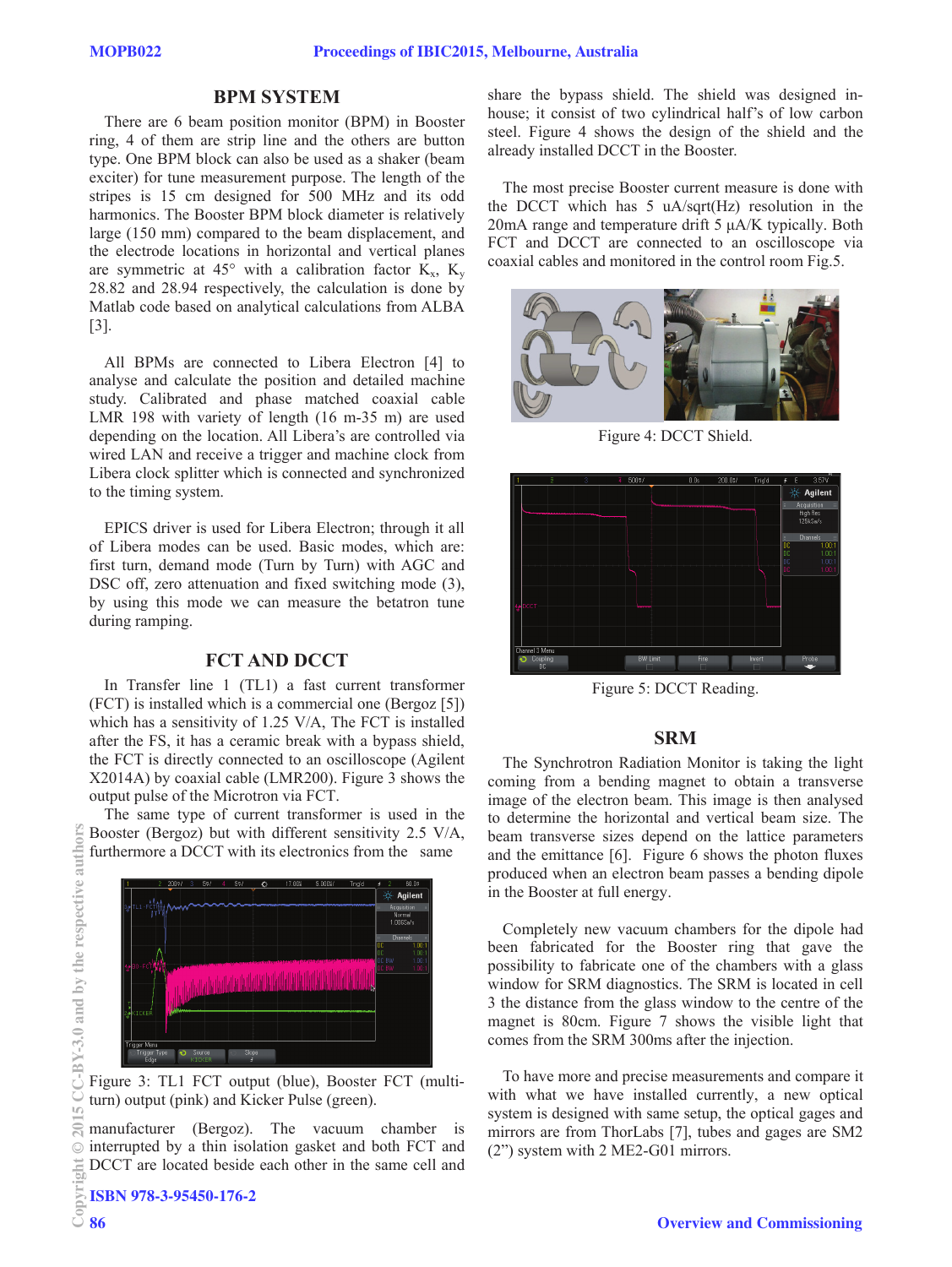Figure 8 shows the measured beam sizes during ramping; the trigger for the camera (Basler acA1300-gm [8]) was varied from the beginning to the end of the ramp. For each step 10 shots from the camera were taken fitted to Gaussian distribution and averaged [9].



Figure 6: Photon flux from the dipole in the Booster for a beam current 7 mA at full energy.



Figure 7: Visible Beam Image After 300 ms of the Injection.



Figure 8: Measured horizontal (blue) and vertical beam size (red) during the ramp, dipole ramping curve (black).

### **TUNE MEASURMENT**

The Booster tune monitor is a diagnostic used to measure the vertical and horizontal oscillationfrequencies (or betatron tunes) of the beam accelerated in the Booster. The beam is accelerated from 20 MeV to 800 MeV in 630 ms. During this ramping cycle, the tunes are not perfectly constant and it is nescessary to precisely measure them along the cycle.To measure the tune the beam is excited using a shaker, the beam position oscillation are recorded using beam position monitors (BPM) by Libera and perform a frequency analysis of these signals in Matlab.

The layout of tune excitation is shown in Fig. 9. The shaker located in cell 1 which also works as beam position monior by RF coaxial switch (TELEDYNE CCS-32). Each stripline will have 2 switches one in the upper stream (Libera and 50  $\Omega$  dummy load) and the other in down stream (Amlifier and 50  $\Omega$  termination) the switching will be controlled by PLC.



Figure 9: Tune Excitation layout and Switching Between Libera and the Amplifiers.

The source of the excitation is an arbitrary function generator Tek. AFG 3022C, it can give a central frequency and controlled width of white noise on each side.

The amplifer system box consist of amplifers module Modular RF (KMA1040) 50W with frecuency range 200 kHz- 50 MHz 48 dB gain, Mean Well SP-500 power supply and in house designed controller board. The whole system are assembled in 3U rack mounted chassis in the lab.

The tunes can be tracked dynamically during the ramping process across all the turns till 630 ms (full energy of the Booster). To enhance the tune signal after injection a programed code in Matlab started to increase the level of white noise signal as the beam energy increases and synchronize the timing between the Libera and the shaker trigger and shift the time to fit the whole period since Libera electron can take up to 16ms. Figures 10 and 11 show the horizantal and vertical tune the relation and during ramping respectivly.<br>
injection and during ramping respectivly.<br>  $\frac{500}{100}$ <br>  $\frac{100}{100}$ <br>  $\frac{100}{100}$ <br>  $\frac{100}{100}$ <br>  $\frac{100}{100}$ <br>  $\frac{100}{1$ injection and during ramping respectivly.